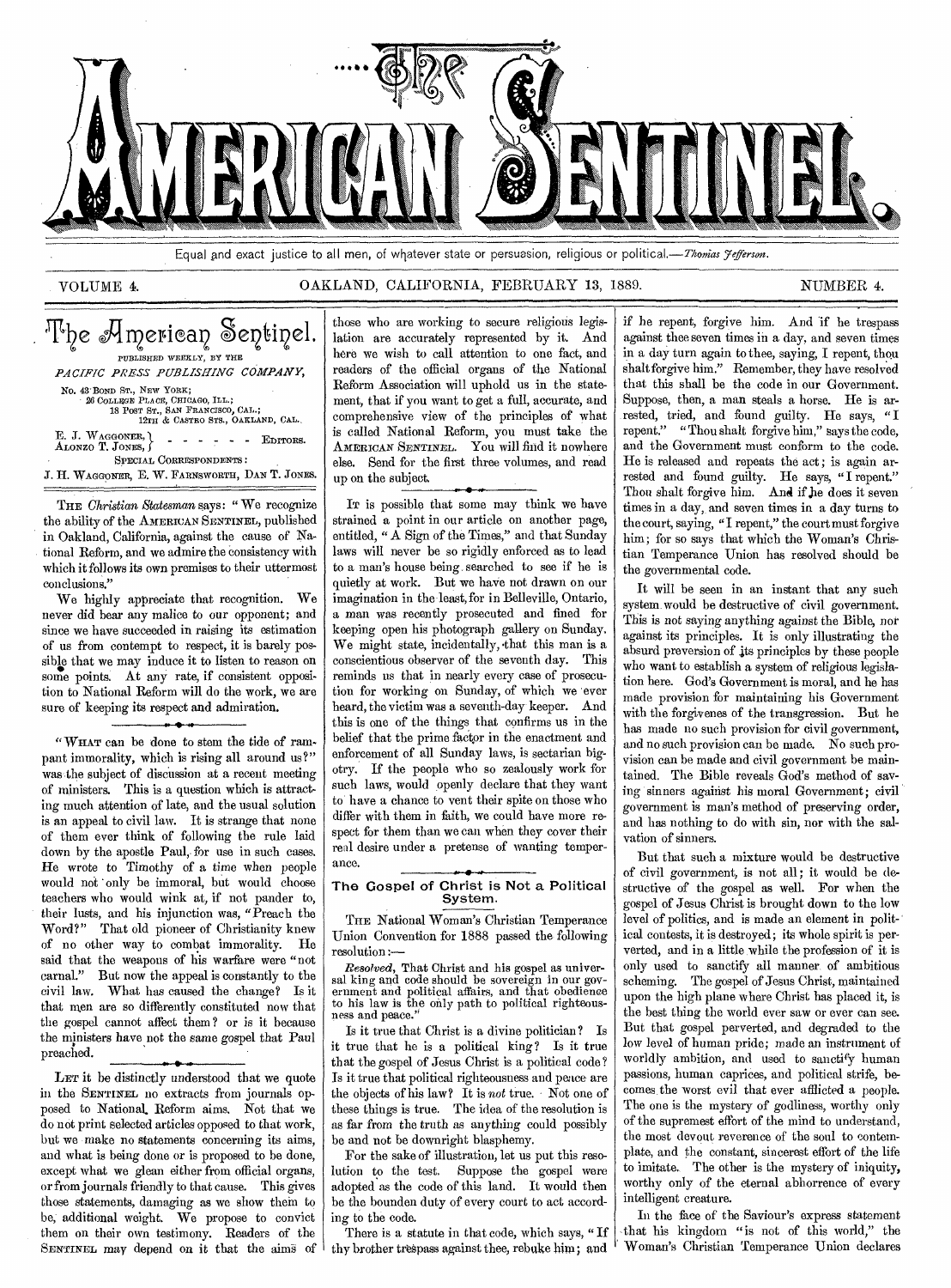that he "shall be this world's king; yea, verily, THIS WORLD'S king;" king of its courts, camps, commerce; colleges, cloisters, and constitutions. It declares that this kingdom of Christ "must enter the realm of law through the gateway of politics." The Union demands the ballot in the hands of women; in order to turn this Government into a theocracy, and have men "swear an oath of allegiance to Christ in politics, and march in one great army up to the polls to worship God." With all this, their resolution to make him and his gospel the king and code in our government and political affairs, and obedience to his law the only path to political righteousness and peace, is strictly consistent. But the Woman's Christian Temperance Union will have to go but a little farther in this direction before it will justly deserye the open and determined opposition of every person who has any regard for civil government, or any respect for Christian principles. A. T. J.

# That Wonderful Letter.

THE letter which Cardinal Gibbons wrote to W. F. Crafts has been the subject of a great deal of comment and conjecture. It is safe to say that that one letter' has been of more service to the National Sunday Union than everything else that has been done. On the strength of that letter, the number of signatures to the Sunday law petitions was advanced at once from something over 6,000,000 to 14,000,000. Following is the entire letter, which we take, together with the introduction, from the January number of *Our*   $Day:$ 

*"*Cardinal Gibbons has indorsed the petition for a National Sunday rest slaw in the following letter, which is here for the first time published in full:—

# "CARDINAL'S RESIDENCE,

408 N. CHARLES STREET, BALTIMORE, December 4, 1888. "REV. W. F. CRAFTS—Rev. *Dear Sir:* I have to acknowledge your esteemed favor of the 1st inst., in reference to the proposed passage of a law<br>by Congress 'against Sunday work in the Government's mail and military service,' etc.

" I am most happy to add my name to those of the millions of others who are laudably contending against the violation of the Christian Sabbath by unnecessary labor, and who are endeavoring to promote its decent and proper observance by legitimate legislation. As the late Plenary Council of Baltimore has declared, the due observance of the Lord's day. contributes immeasurably to the restriction of vice and immorality, and to the promotion of peace, religion, and social order, and cannot fail to draw upon the nation the blessing and protection of an overruling Providence. If benevolence to the beasts of burden directed, one day's rest in every week under the old law, surely humanity to man ought to dictate the,same measure of rest under the new law.

"Your obedient servant in Christ, " JAMES CARDINAL GIBBONS, *"Archbishop* of *Baltimore."*  There you have it. Now we ask, in all candor: Does it justify the claim that has been made for it? Was there any reason in that letter for doubling the number of signatures to the Sunday law petition, and throwing in a few thousand names extra? We say, No. There is not the slightest hint in it that the Cardinal thought he was acting officially. He says, "I am most happy to add my name," etc. If all the members of the Catholic Church virtually signed their names to that petition when Cardinal Gibbons did, then, by the same token, they all eat their breakfast whenever he eats his breakfast. Are the members of the Catholic Church so closely united to Cardinal Gibbons that every individual act of his becomes theirs ? Must they, per force, actually sneeze every time he takes snuff? We know that he spoke only for himself, because intelligent Catholics have roundly denounced, as a piece of worse than political trickery, the effort to make it appear that, he signed for the whole Catholic Church; and not only so, but many Catholics, and even. Catholic priests, have signed the petition asking Congress not to pass the Blair bills.

And yet, in the very number of the magazine in which this letter is published, it is stated editorially, that "Cardinal Gibbons also sent him [Mr. Crafts] an official letter indorsing the petition on behalf of the Plenary Council of the Roman Catholic Church." Senator Blair, also, in presenting the petitions to the Senate, December 16, stated that the Cardinal had indorsed them in behalf of 7,200,000 Catholics. We can stretch. our charity enough to imagine that the Senator had never seen the letter, since we do not positively know that he had seen it; and so we can absolve him from any attempt at willful deception. But what shall we say of the others, who had the letter in their possession ? We will not mention the commandment which they have deliberately broken, for we have no desire to put them personally into the pillory; but we do want everybody to know by what base trickery and contemptible frauds the officers of the National Sunday Union are trying to influence legislation. And still these men propose to purify politics!

# Sunday Law Meeting in Oakland.

THE meeting held in Hamilton Hall, Tuesday evening, January 22, in the interest of a Sunday law in California, was a very tame affair. The speakers read or recited their pieces in a perfunctory manner, having the appearance of men somewhat, discouraged. Although they have little or no hope of getting any satisfaction at this session of the Legislature, they showed very clearly the spirit that underlies their movement, and the nature of the law that they want, and that is all that we are concerned about.

Dr. M. C. Briggs, of Santa Clara, and Dr. Dwindle, of the Pacific Theological Seminary, were the speakers of the evening. In his opening prayer, Dr. Dwindle prayed that the State might be awakened to the necessity of making Sunday not only a day of rest, but of moral quickening as well. In his remarks, he said: "The whole business of the community must cease practically, in order that all may have the benefit of the rest . day." That is to say, that the Doctor does not and cannot rest on Sunday, unless everybody else stops work. The untruthfulness of such a statement should be apparent to all. Thousands of people in the United States and in Europe; who rest on the seventh day, and who enjoy their rest and worship, and get all the benefit from it that there is in a rest day, show clearly enough that it is not necessary to have a law compelling everybody to rest, in order to accommodate a few.

Dr. Briggs's speech was mostly a labored theological argument. It would be utterly useless to report him in this, for two reasons. First, because theology has nothing to do with the matter. If the Doctor could read on every page of the Bible a plain declaration that Sunday ought to be kept as the Sabbath, it would not have a particle of bearing on the matter of a State Sunday law. The State has no business to legislate in matters pertaining only to God; and second, because the Doctor stumbled so much over Hebrew roots, that his efforts excited only pity,

He did treat us to one brilliant, original piece of Biblical exegesis. Speaking of the phrase, "the morrow after the Sabbath," which occurs a few times in connection with the Passover, he said : "The morrow after the Sabbath, is- mentioned all the way: along as following the Sabbath." His conclusion was, that Sunday. is the Sabbath ! When such arguments as that are hurled at us, our only refuge is silence: This may be taken as a fair sample of the arguments by which the necessity for Sunday laws is shown ; and since it is less than nothing, we are driven to the conclusion that force of numbers will be the all-prevailing argument in taking away the liberties of the people.

When he struck the New Testament, he didn't venture any such original thoughts, but contented himself with retailing the stale argument on the Greek of Matt. 28: 1, and similar passages, where the word " week " is rendered from *Sabbaton.*  The Doctor asserted that that text should read, "the first of the Sabbaths," instead of "the first day of the week." This assertion was made with as much boldness as though all the scholarship of the world were not against such a rendering. Any Greek scholar or lexicon will tell him that the word *Sabbaton* has the meaning of " week," as well as of "Sabbath."

While the Doctc: was dwelling on this, we thought that we would like to quote to him Luke  $18:12$ , where the Pharisee in the temple is represented as saying in his prayer, " I fast twice in the week." Here the same word is rendered "week" as in Matt.  $28:1$ ; and according to Dr. Briggs's theory of exposition, the text ought to read, "I fast twice in the Sabbath." Just imagine that well-fed Pharisee clasping his hands over his aldermanic sides, while he sanctimonously raised his eyes, and said to the Lord: "I thank thee that I am not as other men are, for I abstain from eating twice every Sabbath-day"! This is absurd, but no more so than the renderings given by Dr. Briggs; so we may dismiss his Scripture argument.

When the Doctor came right down to the matter of a civil law compelling men to keep Sunday whether or no, he was more at home, and spoke with more freedom. Said he, " We don't want to make men religious." How often that is reiterated. One would think that there was nothing that these civil Sunday-law preachers dreaded so much as making men religious. He said that the Sunday law is designed only as "a measure of protection to those who are dependent on others; a police regulation ; a sanitary arrangement." We can well, believe that if it is ever enacted it will be a police regulation, and that is just what we oppose. We don't want any police regulation of religious matters. As to sanitary arrangements, we would have more confidence in them if they originated with the medical fraternity, instead of the preachers.

Only One thing more need be noted, and that is, his reason why there must be a law compelling everybody to rest on the same day. Said he, "If every man• is at liberty to choose his own day of rest, my neighbor who doesn't keep my day will work on my day, while I want to rest. So there must be one day for the whole community."

There you have an expression of the mean selfishness out of which. all Sunday laws spring. "My neighbor will work on  $my$  day, unless there<br>is a law compelling him to observe it." Verv is a law compelling him to observe it." likely; but how about Doctor Briggs? Will he not work on the day on which his neighbor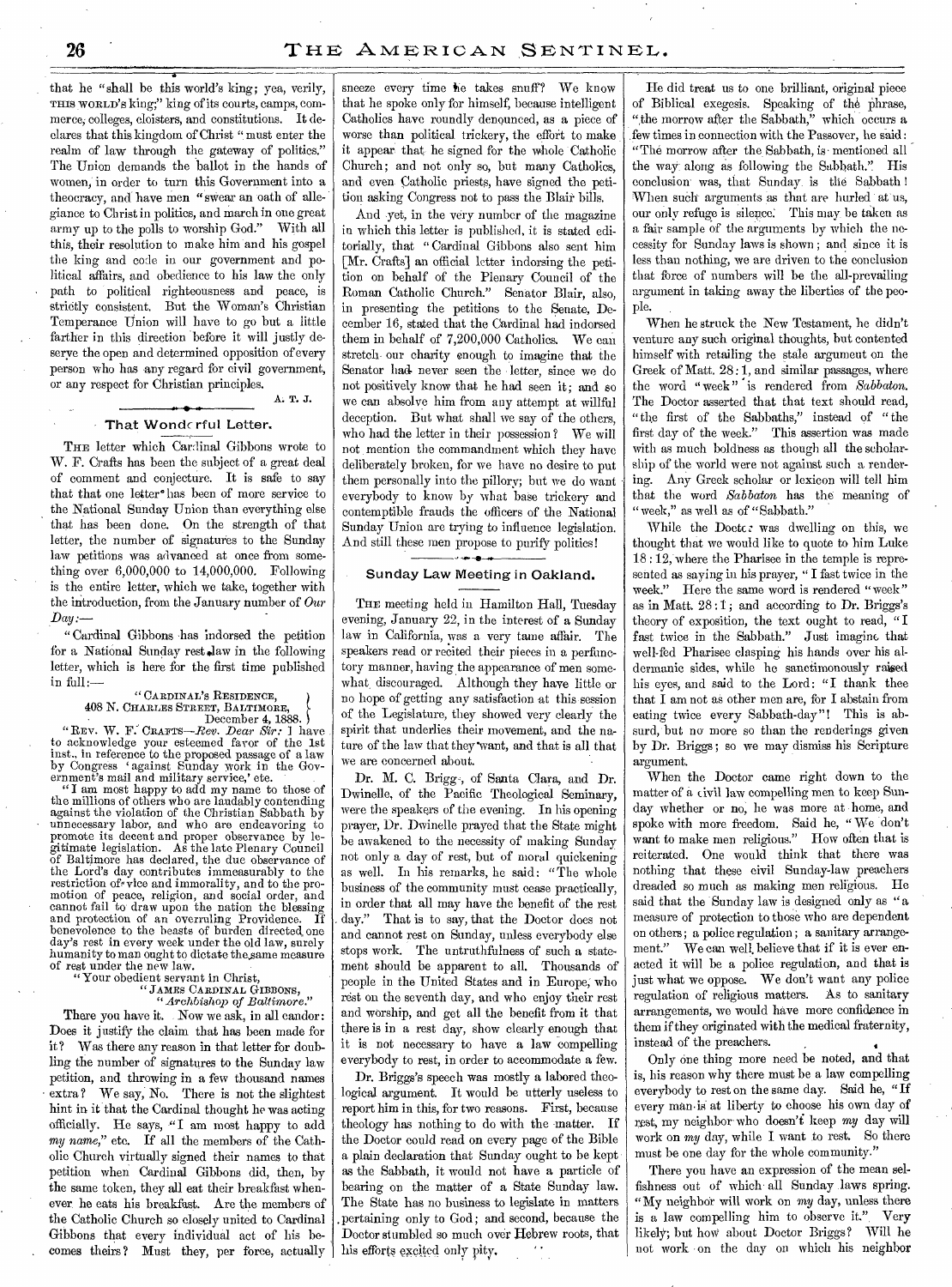wants to rest? Why, of course; but then, "what rights has my neighbor, that I am bound to respect? *I'm* in the majority." We don't wonder that men become infidels, when Doctors of Divinity, who profess to be living exponents of Christianity, show such an unrighteous disregard for the rights and feelings of others, The gospel which they teach is one which says, " Whatsoever ye would not that your neighbor should do to you, that do you to him if you feel like it and have the power."

We are happy to inform our friends that Christianity has nothing in common with such teaching. Christianity leads men to be considerate of others; and if a man is weak and in the minority, that is the very one whom true Christianity would seek out and protect. As we left the meeting, musing on the heartleSsness of the men who are clamoring for Sunday laws, we could think only of these words, "0 my soul, come not thou into their secret, unto their assembly; mine honor, be not thou united." E. J. W.

# Who is the Unfair One?

THE *Christian Statesman* feels aggrieved at what it terms the SENTINEL'S unfair criticisms on National Reform work. In its issue of January 10, it arraigns us in several counts, only one of which we will notice now. It says:-

"The same disposition to impute evil motives appears in the criticisms in the last number of the SENTINEL, on the signatures to the petition for a National Sabbath law, as accumulated and displayed last month at the National Sabbath Convention in Washington. That petition was signed by some millions of citizens with their own hand, and was indorsed officially by the representatives of many millions more. The supreme judicatures of the churches, the national conventions of labor organizations, and other representative bodies, directed their officers to sign it in behalf of their respective organizations. Cardinal Gibbons wrote a letter officially approving of the measure in behalf of the Roman Catholic<br>Church. These facts were fully, frankly, publicly These facts were fully, frankly, publicly stated."

Yes; and that was just the ground of our charge. We know that there was no attempt to make it appear that all the alleged petitioners had signed in person. What we found fault with was the "facts" which they so "fully, frankly, and publicly stated." Our accusation was, that their "facts" were not true, and we leave it to anyone who reads the article entitled · "That Wonderful Letter," which appears on another page of this issue, to judge if our accusation was not a just one. That letter shows upon the face of it that it was unofficial, and everybody ought to know, what intellegent Catholics freely state, that Cardinal Gibbons had no power to sign any petition in behalf of  $7,200,000$  Catholics. Yet the *Christian Statesman* repeats that statement, even while protesting against our charge. We do not accuse it of intentional deception; we simply think it has a wonderful faculty for misapprehending facts.

We don't like to speak of such things.. We wish the National Reform Sunday-law folks wouldn't do so. But since they do them, and seek to influence legislation by such frauds, we are compelled to mention them, not for the purpose of bringing odium on the individuals, but to show- how far from Christian the whole scheme is. If National Reformers use such methods to secure their ends, what may we expect when they once get their "Christian" Government fairly established?

# The United States Constitution.

Is our national Constitution right as it is? or will it not be right until some such amendment shall have been adopted as is now offered by Senator Blair, and heartily supported by the National Reform Association and its allies? As the amendment is offered supposedly in the interests of Christianity, a Scriptural answer to these questions ought to be not only acceptable but satisfactory. What then saith the Scripture? What are the words of Christ? We quote :—

" Then went the scribes and Pharisees, and took counsel how they might entangle him in his talk. We know that thou art true, and teachest the way of God in truth. T.11 us therefore, what thinkest thou? Is it lawful to give tribute unto Caesar or not? But Jesus perceived their wickedness and said, Whose image and superscription is this ? They said unto him, Cæsar's. Then saith he unto them, Render therefore unto Cæsar the things which are Cæsar's, and unto God the things that are God's."

In these words Christ has established a clear distinction between Cæsar and God, that is, between the civil and the religious powers, and between what we owe to the civil power and what we owe to the religious power. That which is Cæsar's is to be rendered to Cæsar alone; that which is God's is to be rendered to God alone. To say that we are to render to Cæsar that which is God's, or that we are to render to God by Cesar that which is God's, is to pervert the words of Christ, and make them meaningless.

These words show, not only that there are things that pertain to Caesar alone, and things that pertain to God alone, but that it is our duty as servants of Christ to know what these things are, and in obedience render to Cæsar that which is Caesar's, and to God that which is God's.

As the term Cæsar refers to civil government, it is apparent that the duties which, we owe to Caesar are civil duties, while those we owe to God are wholly moral or religious duties. Webster defines religion as " the recognition of God as an object of worship, love, and obedience, " and another definition is, "a man's relation of faith and obedience to God." It is evident, therefore, that religion and religious duties pertain solely to God, and that which is God's is to be rendered to him, and not to Caesar; it follows inevitably that civil government can never of right have anything to do with religion, with a man's personal relation of faith and obedience to God.

In support of the doctrine that civil government has the right to act in things pertaining to God, the text of Scripture is quoted which says: "The powers that be are ordained of God."

This passage is found in Rom. 13:1. The first nine verses of that chapter are devoted to the subject, showing that the powers that be are ordained of God, and enjoining upon Christians, upon every soul, in fact, the duty of respectful subjection to civil government.

By those who advocate a religious amendment to the Constitution, it is argued that because the powers that be are ordained of God, they must have something to do with men's relations to God. Is it a sound argument to say that because a thing is ordained of God, it is ordained to every purpose and work under the sun ? A minister of the gospel is ordained of God,—but for what? To preach the gospel, and not, as too many ministers nowadays seem to think, to. minister the law or politics. No minister of the gospel was ever ordained as a minister of the law, either moral or civil; and when a minister enters on any such work as that, he is doing a work that Christ never sent him to do.

By reading the first nine verses of the thirteenth chapter of Romans, it will be seen that this scripture is but an exposition of the words of Christ, "Render to Caesar the things that are Caesar's." It is God's own commentary on those words ; and in them there is a recognition of the rightfulness of civil government; that it has claims upon us, and that it is our duty to recognize those claims. This scripture in Rom. 13, simply states the same thing in other words: "Let every soul be subject to the higher powers, for there is no power but of God; for the powers that be are ordained of God."

Again, the Saviour's words were called out by a question concerning tribute. They said to Him, "Is it lawful to pay tribute unto Caesar, or not?" Referring to the same thing, Rom. 13: 6 says: " For this cause pay ye tribute." In answer to the question of the Pharisees about the tribute, Christ said, "Render to Cæsar the things which are Cæsar's." Rom. 13:7 says, "Render to all their dues; tribute to whom tribute is due." We repeat, therefore, that Rom. 13:9 is the Lord's own commentary upon the words of Christ in Matt. 22:17, 21.

The passage in Romans refers first to civil government; the higher powers,—not the highest powers,—the powers that be. Next it speaks of rulers bearing the sword and attending upon matters of tribute. Then he exhorts, to render tribute to whom tribute is due, and to owe no man anything, but to love one another; for he that loveth another fulfilleth the law. Then he refers to the last five commandments, and says, "If there be any other commandment it is briefly comprehended in this saying: "Thou shalt love thy neighbor as thyself." There are other commandments of the same law to which Paul here refers, and he knew it. Why then did he say, " If there be any other commandment," etc. There was the first table of the law containing the commandments, which say, "Thou shalt have no other Gods before me ;" " Thou shalt not make any graven image;" "Thou shalt not take the name of the Lord thy God in vain;" "Remember the Sabbath day to keep it holy," and the other commandment in which is comprehended all these, "Thou shalt love the Lord thy God with all thy heart, and with all thy soul, and with all thy mind, and with all thy strength." Paul knew all of these commandments. Why, then, did he say, " If there be any other commandment, it is briefly comprehended in this saying: Thou shalt love thy neighbor as thyself'?" Answer: Because he is writing upon the words of the Saviour, which relate to our duties to civil government. Our duties under civil government pertain solely to the government, and to our fellow-men; and the powers of civil government pertain solely to men in their relations one to another, and to the State. But the Saviour's words in the same connection entirely separated that which pertains to God from that which pertains to civil government. The things which pertain to God are not to be rendered-to civil government,—to the powers that be; therefore it was that Paul, although knowing full well that there, were other commandments, said, "If there be any other commandment it is briefly- comprehended in this saying: Love thy neighbor as thyself;" that is, if there be any other commandment, which comes into the relation between man and civil government, it is comprehended- in this saying, That he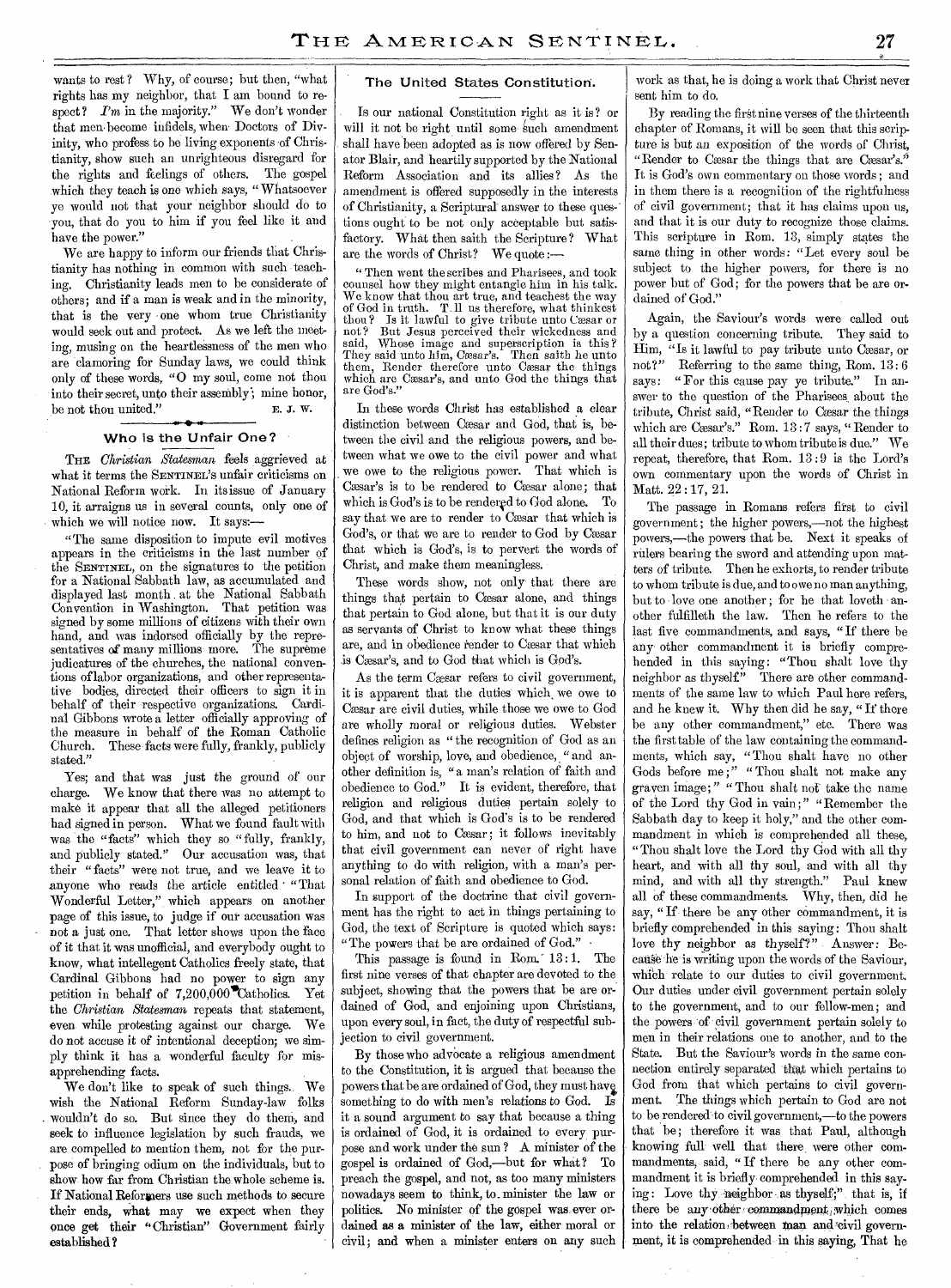shall love his neighbor as himself ; thus showing conclusively that the powers that be, though ordained of God, are so ordained only in things pertaining to the relation of man with his fellowmen, and in those things alone.

Further, as in this divine record of the duties that men owe to the powers that be, there is no reference whatever to the first table of the law, it therefore follows, that the powers that be, although ordained of God, have nothing whatever to do with the relations which men bear toward God.

As the ten commandments contain the whole duty of man, and as in God's own enumeration of the duties that men owe to the powers that be, there is no mention of any of the things contained in the first table of the law, it follows that none of the duties enjoined in the first table of the law of God, do men owe to the powers that be. That is to say, again, the powers that be, although ordained of God, are not ordained of God in anything pertaining to a single duty enjoined in any one of the first four of the ten commandments. These are duties that men owe to God, and with these the powers that be can of right have nothing to do, because Christ has commanded to render unto God-not to Cæsar, nor by Cæsarthat which is God's.

Let us look a moment at this question from a common sense point of view; of course, all we are saying is common sense, but let us have this additional :—

"When societies are formed, each individual surrenders certain rights, and as an equivalent for that surrender, has secured to him the enjoynaent of certain others appertaining to his person and property, without the protection of which society cannot exist."

I have the right to protect my person and property against all comers. Every other person has the same right, but if this right is to be personally exercised in all cases by every one, then in the present condition of human nature, every man's hand will be against his neighbor. That is simply anarchy, and in such a condition of affairs society cannot exist. Now suppose a hundred of us are thrown together in a certain place where there is no established order, each one has all the rights of every other one. But if each one a individually to exercise these rights of self-protection, he has only the assurance of that degree of protection which he alone can furnish to himself, which we have seen is exceedingly slight. Therefore we all come together, and each surrenders to the whole body that individual right; and in return for this surrender he receives the power of all for his protection. He therefore receives the help of the other ninety-nine to protect himself from the invasion of his rights, and he is thus made one hundred times more secure in his right of person and property than he is without this surrender.

But what condition of things can ever be conceived of among men that would justify any man in surrendering his right to believe? What could he receive as an equivalent? When he has surrended his right to believe, he has virtually surrendered his right to think. When he surrenders his right to believe, he surrenders everything, and it is impossible for him ever to receive an equivalent; he has surrendered his very soul. Eternal life depends upon believing on the Lord Jesus Christ, and the man who surrenders his right to believe, surrenders eternal life. Says the scripture, "With the mind I serve the law of God," A man who surrenders his right to believe, surrenders God. Consequently no man, no association, or organization of men, can ever rightly ask of any man a surrender of his right to believe. Every man has the right, so far as organizations of men are concerned, to believe as he pleases; and that right, so long as he is a Protestant, so long as he is a Christian, yes, so long as he is a man, he never can surrender, and he never will.

The United States is the first and only Government in history that is based on the principle established by Christ. In article VI. of the National Constitution, this nation says, that "No rereligious test shall be required as a qualification to any office or public trust under the United States;" and by an amendment making more certain the adoption of the principle, it declares "Congress shall make no law respecting an establishment of religion, nor prohibiting the free exercise thereof." This first amendment was adopted in 1789, by the first Congress that ever met under the Constitution. In 1796 a treaty was made with Tripoli, in which it was declared, Art. II., that "The Government of the United States of America is not in any sense founded on the Christian religion." This treaty was framed by an ex-Congregationalist clergyman, and was signed by President Washington. It was not out of disrespect to religion or Christianity that these clauses were placed in the Constitution, and that this one was inserted in that treaty; on the contrary, it was entirely on account of their respect for religion, and the Christian religion in particular, as being beyond the province of civil government, pertaining solely to the conscience, and resting entirely with the individual and God. It was because of this that this nation was constitutionally established, according to the principle of Christ demanding of men only that they render to Cæsar that which is Cæsar's, and leaving them entirely free to render to God that which is God's if they choose, as they choose, and when they choose. Or, as expressed by Washington himself, in reply to an address upon the subject of religious legislation :—

"Every man who conducts himself as a good citizen is accountable alone to God for his religious faith, and should be protected in worshiping God according to the dictates of his own conscience.'

We cannot more fittingly conclude this point than with the following tribute of George Bancroft to this principle, as embodied in the words of Christ, and in the American Constitution:—

" In the earliest states known to history, government and religion were one and indivisible. Each state Rad its special deity, and of these protectors, one after the other might be overthrown in battle, never to rise again. The Peloponnesian war grew out of a strife about an oracle. Rome, as it sometimes adopted into citizenship those whom it vanquished, introduced in like manner, and with good logic for that day, the worship of their gods. No one thought of vindicating religion for the conscience of the individual, till a voice in Judea, breaking day for the greatest epoch in the life of humanity by establishing a pure, spiritual, and universal religion for all mankind, enjoined to render to Cæsar only that which is Cæsar's. The rule was upheld during the infancy of the gospel for all men. No sooner was this religion adopted by the chief of the Roman Empire, than it was shorn of its character of universality, and enthralled by an unholy connection with the unholy state; and so it continued till the new nature, the least defiled with the barren scoffings of the eighteenth century, the most general believers in Chris-tianity of any people of that age, the chief oar of the reformation in its pure forms, when it came to establish a government for the United States, refused to treat faith as a matter to be regulated by

a corporate body, or having a headship in a monarch or a state.

" Vindicating the right of individuality even in religion, and in religion above all, the new nation dared to set the example of accepting in its relations to God the principle first divinely ordained of God in Judea. It left the management of temporal things to the temporal power; but the Am rican Constitution, in harmony with the people of the several States, withheld from the Federal Government the power to invade the home of reason, the citadel of conscience, the sanctuary of the soul; and not from indifference, but that the infinite spirit of eternal truths might move in its freedom and purity and *power."—History of the Formation of the Constitution—Last Chapter.* 

Thus the Constitution of the United States, as it stands, is the sole monument of all history representing the principle that Christ established for earthly government. And under it, in liberty, civil and religious, in enlightment, and in progress, this nation has deservedly stood as the beacon light to all other nations for a hundred years.

Whoever, therefore, attempts to amend that Constitution so as to connect it in any way with any religion, not only attempts to subvert the Constitution, but also to subvert the principles established by our Lord Jesus Christ. A. T. J.

### A Sign of the Times.

THE *Christian Statesman* of November 29 had an article copied from the *Christian Intelligencer,*  about the amount of business done by photographers on Sunday. Following are a few paragraphs from it, which will serve to show the drift of sentiment in regard to such labor :-

"It is hardly probable that the Christian people of this city are aware of the extent to which the Sabbath is violated by the photographers. Many of the principal galleries are filled with waiting patrons, and their largest business is done on the Sabbath.

" The famous galleries, although not exactly open to the public, are ready to make appointments, and prefer that day to execute the pictures of the popular actors, singers, etc.

"And most of the small places, after passing a dull week, expect to make up on the Sunday business enough to give them a profit over the week's expenses,

"There is a wholesome law against this transacting business on the holy day, but it is not enforced.

A few years ago an attempt was made to close up the violators of the Sabbath, but it was not up the violators of the canonical men in<br>successful, and several of the prominent men in that effort, seeing no remedy, now keep open, and find their purses better filled, their bank account much larger, and their credit much better with the stock dealer. Now in view of this truthful statement, what is the duty of the Christian public in this matter?"

The article carries with it its own answer to the last question, that is, from the standpoint of the *- Statesman* and the *Intelligencer.* 

The plainly implied demand is that such business should be stopped by law. And this indicates to what lengths the instigators of the Sundaylaw movement will go when they have secured the legislation which they want, and have the power in their hands. It shows that a system of *espionage* will be inaugurated, and that nobody's privacy will be Sacred from the prying intrusion of the minions of such an iniquitous law.

There is no business that is conducted with more quietness than the business of photography. Nothing is less calculated to disturb \_public worship or private devotion. EVen a monk in his cloister could not be disturbed by the business of a photographer next door, if he were not informed of its proximity.

When the photographer may be arrested for quietly conducting his work in an upper room on Sunday, then no person will be exempt. Some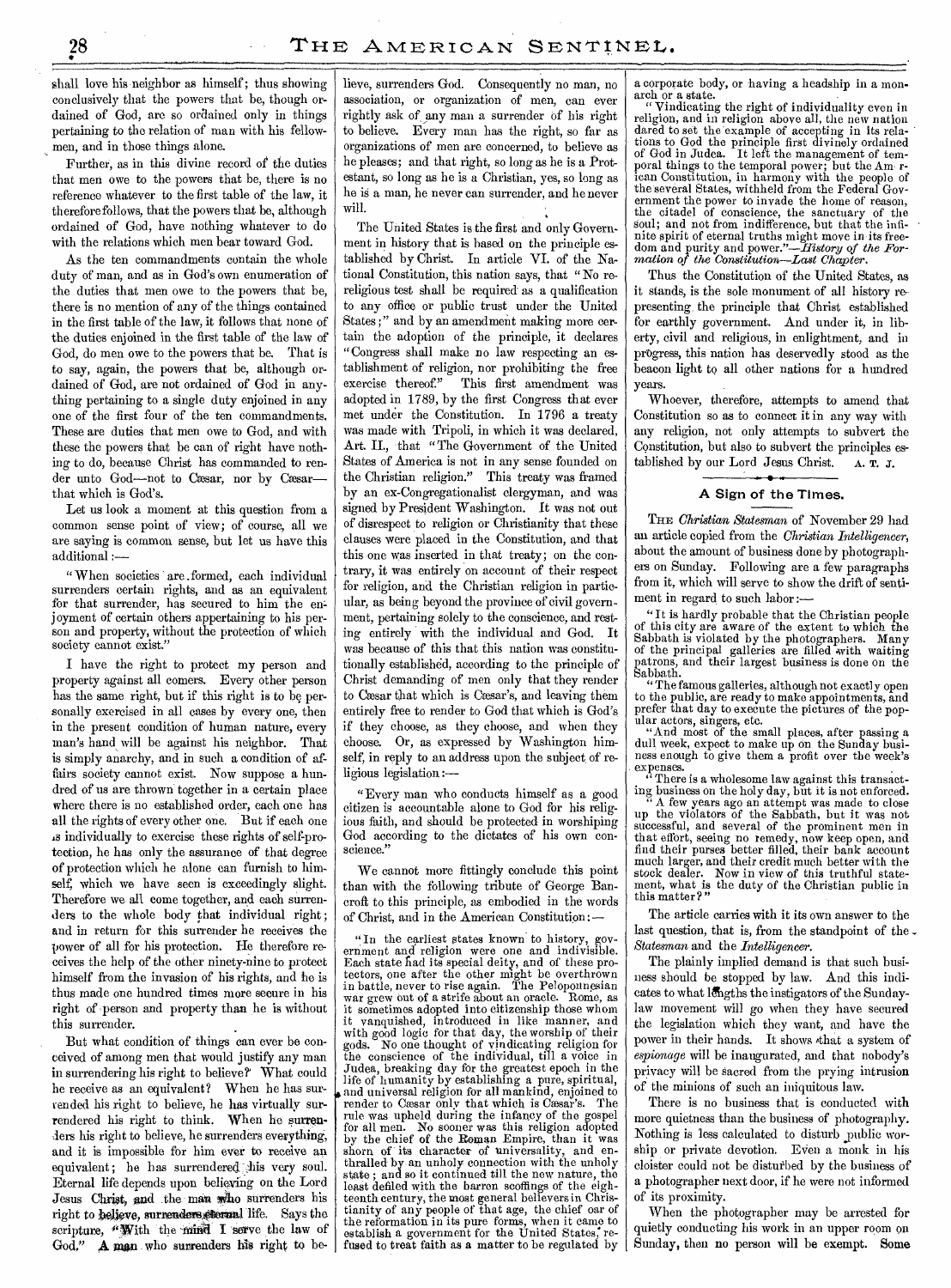zealous individual, anxious for political preferment, will find out that the merchant is in his private office on Sunday, looking over his ledger, and forthwith the merchant will be arrested. The lady who takes in sewing may be arrested for making button-holes or fitting a garment in her back parlor, on Sunday. The literary man who writes for hire may be arrested for quietly working at his desk on Sunday. In short, from such a wholesale stoppage of Sunday work as is desired by the *Statesman,* the *Intelligencer,* and all who may be classed as National Reformers, it will be but a step to the arresting of every citizen who is found away from church on Sunday, unless detained by sickness. That this is not an exaggerated conclusion is evident from the statement of Dr. Herrick Johnson, that he longed for the breath of the Puritan, for the Puritan Sabbath; and this is just what was done in the days of the Covenanters and Puritans. Robert Wodrow, a Scotch ecclesiastical historian, of whom it is said that his "veracity was above suspicion," and of his writings, that " no historical facts are better ascertained than the accounts . . . to be found in Wodrow," makes the following statement concerning the methods used to secure attendance at church:—

" It is thocht expedient that ane baillie with tua of the session pas throw the towne everie Sabbath day, and nott sic as they find absent fra the sermones ather afoir or efter none ; and for that effect that they pas and *serehe sic houss as they think maist meit."—Selections from the Records of the Kirk Session, Presbytery, and Synod of Aberdeen.* 

In modern English this is as follows:

"It is thought expedient that one bailiff with two of the session pass through the town every Sabbath day, and note such as they find absent from the sermons either before or after noon ; and for that effect that they pass and search such houses as they think most meet."

In his " Collections " he says: " The session allows the searchers to go into houses, and apprehend absents from the kirk." Now when one of the great cries for a Sunday law is .because people do not go to church, and when the only ground for stopping a photographer from working in the seclusion of his own room, could be that he *was*  staying from church and at least inviting others to do so, the conclusion is inevitable that when the clamorers for a Sunday law get what they want, they will make no scruple of going into any house where they have reason to suspect that anybody is working on Sunday, and arresting the occupants.

Are we not warranted in saying that the liberties of the American people are in danger ? Is it not high time that the people were awakening to the alarming growth of the religious legislation evil? Who will protest against the degeneracy of Protestantism ? E. J. w.

### Showing. Its Parentage.

IN the (Detroit) *Christian Herald's* brief report of the National Sunday Convention at Washington, the President, Col. Elliott P. Shepard, is reported as having said that " Congress and the law-making powers in this country have virtually repealed the fourth commandment" By this he of course referred to the failure to enforce Sunday observance. . It is not our intention to make any argument on what is plain enough without, namely, that Sunday and the fourth commandment, have nothing whatever to do with each other; that we pass for the present. But taking **him on his supposition, that repealing the fourth** 

commandment would affect Sunday, we wish to point out sharply the position which the National Sunday Union proposes to assume. Note well the following:—

Allowing that the failure to enact laws compelling people to keep Sunday, or the repealing of those already in existence, is a virtual repeal of the fourth commandment, then it follows that in their efforts to secure the enactment and enforcement of such laws, they are working for the re-enactment of the fourth commandment. Is not that a logical conclusion ? Certainly it is. and Colonel Shepard, as the representative of the Union, would admit it. Then mark this point:—

It was the Lord Jehovah who spoke the fourth commandment, with the other nine, from Sinai. It was God who enacted that law. Therefore the National Sunday Union, consisting of the National Reform Association, the Women's Christian Temperance Union, and various religious organizations, in proposing to re-enact the fourth commandment, is proposing to put itself in the place of God. Not only so, but it is putting itself above God, by assuming that it is more competent to vindicate his law than he is himself. In this it is showing itself a true child of the Papacy; that " man of sin," the "son of perdition, who opposeth and exalteth himself above all that is called God, or that is worshiped; so that he as God, sitteth in the temple of God, showing himself that he is God." Is not the likeness perfect? In other words, Is it not trying to make of this nation an *image* of the Papal beast? E. J. W.

# Some Questions and Answers.

ONE who is interested in the work of the SEN-TINEL asks the following questions, to which we

append replies:— " Do you hold that the basis of your religion is to serve God?"

The *object* of our religion is to serve God. Its basis is faith in the Lord Jesus Christ, with all that faith implies. **1** Cor. 3 : 11.

"Do you recognize and acknowledge the fact, that every blessing secured for the well-being of humanity is so much towards serving the will of God ? Or, do you consider that every blessing to mankind is an expression of God's goodness?"

To the first part of this compound inquiry, we say unqualifiedly, Yes, if it be indeed a blessing. But not all things are blessings which are called blessings. And every blessing is also an expression of God's goodness, whether secured through man's agency or not.

"Do you believe that to neglect to discharge a plain duty is wrong?"

Most certainly; "to him that knoweth to do good and doeth it not, to him it is sin." Jas. 4: 17.

" Do you think that a passive consent to our present liquor traffic is a sin against G'od and a crime against humanity?"

A passive consent to any evil is sin against God. It is sin because it is a violation of the principle, " Thou shalt love thy neighbor as thyself." But the liquor traffic is a crime only as it violates human laws. A passive consent to the violation of State laws would be a<sup>\*</sup>crime. But it would not necessarily be sin. The law itself might be sinful, as were the laws of Nebuchadnezzar and Darius (Dan. 3 and 6); yet it was a crime against the State to violate them. The worldlings, the covetous, the licentious, the hypocrites, are **all** sinners; but just as long as they refrain from violating State law, they are not criminal. Sin has reference to the moral law of God alone, and extends even to motive, intention, and cherished thought. But crime pertains to overt act alone against the law of a State. Therefore sin need not be criminal, neither need crime be sinful. If the present liquor traffic is in the bounds of law, it is not crime, yet we are free to say that it ought by law to be made a crime. It certainly is evil and only evil.

"Do you feel it [the liquor traffic] to be one such of much consequence?

We do. It numbers its victims by myraids.

"Why do you, as men professing temperance, morality, and Christianity, claiming to fear God and to keep his commandments, array yourselves against and oppose the humane and beneficent cause of temperance and prohibition?

The SENTINEL has no opposition to the *beneficent* cause of temperance and prohibition. It has advocated both from its beginning. But it is not partisan. It belongs to no party. It has not been established to support the Prohibition Party, or any other political party, but to defend the religious rights and liberties of American citizens, and to warn them of the dangers that now menace them. It is strenuously and persistently opposed to religious legislation in any form, whether in connection with temperance or otherwise. Yet this is what the leaders in the Prohibition party and Woman's Christian Temperance Union are endeavoring to do. Principles which, if crystalized into law, would destroy the religious liberty of this country, are found embodied in the State and national platforms of both these parties, and are declared, over and over again, to be among the objects for which these parties are striving. The logical outcome of these principles, if embodied in law, is a reproduction of the persecution of the Dark Ages and the Inquisition, with all their evils. These principles we oppose wherever found. The fact that they are connected with temperance and prohibition principles, and that good men, morally and socially, favor them, makes them all the more potent for evil. The encroachments on religious rights in the first centuries were, in many respects, less marked and pronounced than we now see and hear in the National Reform and Prohibition par ies *ard* Woman's Christian Temperance Union. But *those* led to the Papacy; these, if their object is reached, will form an image to the .Papacy. When the Prohibition party is willing to renounce its position as regards all religious questions, be assured it will meet no opposition from the SENTINEL. But we do not propose to support one good thing, uncertain in itself; and thereby bring a certain train of evils as great as it seeks to cure, or greater. We cannot "do evil that good may come." " Whatsoever a man soweth, that shall he also reap." M. C. W.

### The Real Point of Conflict.

WILL it be permitted those who religiously differ with the Sunday law, when it is enacted, to construe its wording: "The Lord's day the Christian Sabbath," and " the first-day of the week," to mean one day in seven and no definite day in particular; a law enacted simply to secure a weekly rest one day in seven, each week? Will the courts, the ministers, and the churches, allow of such construction **of** the wording of their Sabbath law? and if not, why not? This argument is used by the two latter classes, to those who insist **on the** literal rendering of the Sabbath law,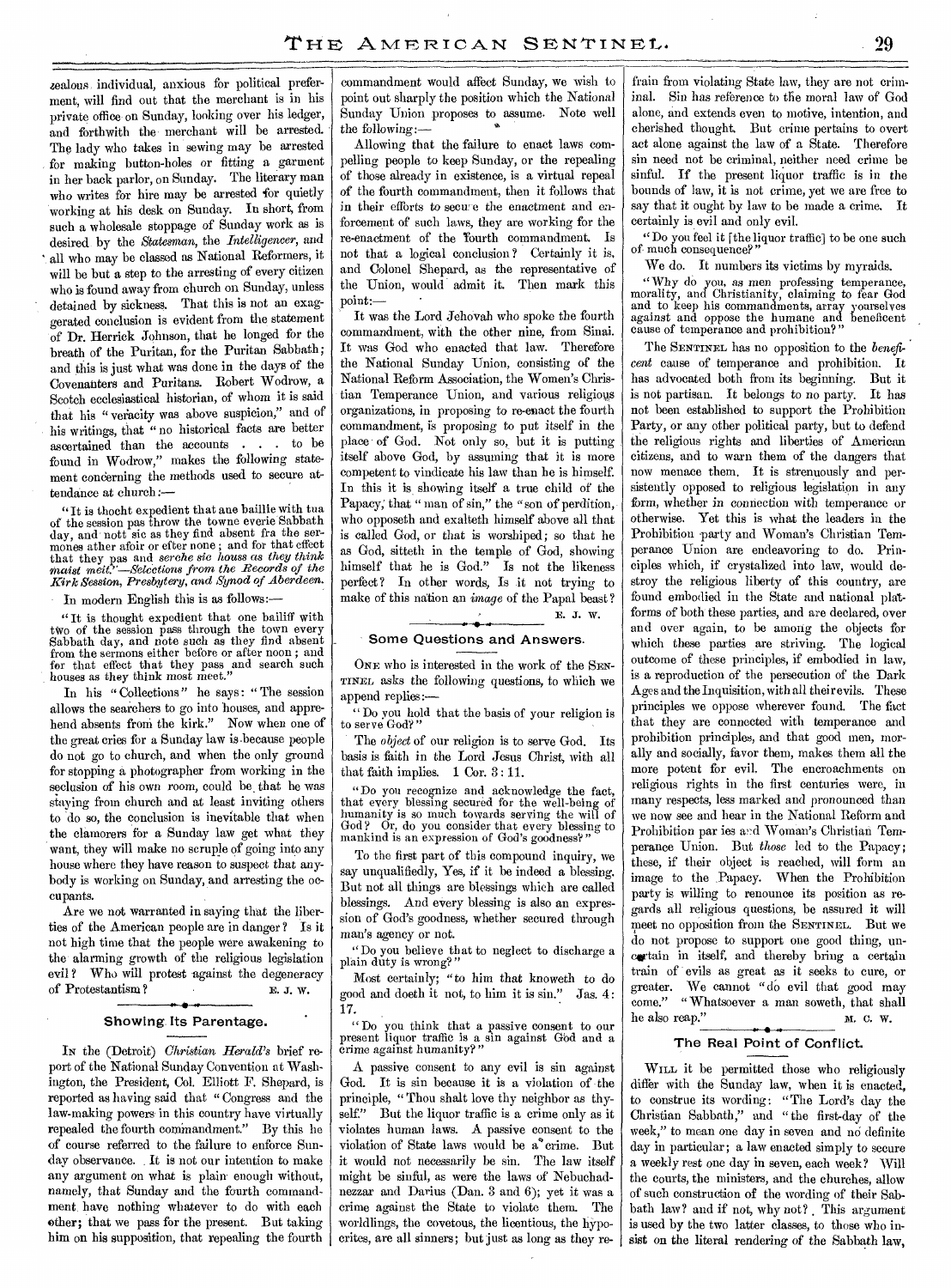given by Jehovah himself froni Sinai, which reads, "the *seventh day is the Sabbath." \_* "But all!" they say: "that expression, the *seventh* day, does not mean the definite seventh day, but one day in seven. So you are at liberty to rest on Sunday or any other day. Now if this argument is valid when reasoning in reference to the law of God,- why would it not be when discussing the laws of men ?

But they tell us: "the definite day prescribed in 'the law must be insisted upon, or the whole law will be subverted, and general confusion will result. .So say we of the law of God. And thus it appears that they and we agree perfectly upon the reading 'and application of the laws, and that the whole point of difference arises between us in ref erence to which law we are loyal to, just as it readsthe laWof God or law the of man: And so the real point of conflict, they themselves being the judges, and their line of argument the will, is between the two laws. G. B. STARR. • •

# Who Are Working for the Sunday Law.

OUR National Reform friends, and all who are laboring so zealously to secure a Sunday law, have a good deal to say about our opposition to such a law. They accuse us of joining with infidels, and with those who are not in harmony with law and order and good government. As a matter of fact, we have not joined with anybody in our opposition to Sunday laws. We are against such laws, because we know that the State has no right to legislate concerning matters of religion, and because we know that such laws are unjust, and oppressive, and contrary to the spirit of true Christianity. If anybody else sees the injustice of such laws, and opposes their passage, or works against them on any ground whatever, we have no objection to make. This is a free country yet, and will continue to be so until National Reformers secure the control of it. We do not oppo e Sunday legislation by the State because somebody else does; if everybody else should favor such laws, we should oppose them just the same.

But we cannot see that National Reformers are in a position to denounce us very much because we oppose the same thing that men do who are not Christians. On the ground that people who live in glass houses should not throw stones, it becomes them to be cautious. In the *Lutheran Observer's* enthusiastic report of the Sunday Convention held in Washington, we find this statement :—

" The church in which the convention was held was festooned with petitions from probably ten millions of people, representing Protestant and Papal churches, labor unions, saints, and sinners." • No truer statement was ever made than this last. We venture the assertion, that if the facts could be known, it would appear that the sinners outnumbered the saints in the proportion of ten to one. Yet the saints (?) who are engineering the Sunday movement arc perfectly willing and very anxious to receive the co-operation of those very sinners, while they endeavor to heap contempt on us because some who do not profess to be. Christians happen to oppose their work. Truly, consistency is a jewel not found among National Reformers or their allies.

The *Congregationalist*, also, in its issue of December 20, 1888, said of this effort to secure Sunday legislation:—

"A thing to be noted specially is that the movement affords ground for, and already has secured of a large degree, the support of many who work for purely secular ends."

They claim to be doing gospel work, and yet they bid for the support of those who have no interest in the gospel, but who work from professedly selfish motives. Polluk describes one who stole the livery of the court of Heaven to serve the devil in. This looks to us very much like stealing the devil's tools to serve the Lord with. Anything to win! seems to be their motto. It is a common saying, that politics makes strange bedfellows, and National Reform politics differ in no respect from the rule. E. J. W.

# True Words.

IN commenting upon the late, address of the Pope to the Sacred College, the *.Christian Oracle*  (Chicago) says:—

"If there is anything clearly taught in the New Testament, it is the distinction between the State and the Church, the kingdoms of this world and the kingdom of Christ. Nothing has so tended to weaken the power and influence of the cross of Christ as the assumptions of temporal power by those whose blisiness it is to Jook after the things allotted to them.

These are true words, but their full force is probably not realized, even by the men who penned them. Certain it is, that thousands in our land to-day who suppose that they are opposed to all union of civil and ecclesiastical power, are aiding and abetting the very movement which, if successful, will surely result in the establishment of a system modeled- after the Papacy. Should the Blair Amendment, which provides that the principles of the Christian religion shall be taught in the public schools of our land, become a law, some tribunal must decide what constitutes the principles of the Christian religion; and what will that be but the establishment of an American Papacy?

It is true that " nothing has so tended to weaken the power and influence of the cross of Christ as the assumption of temporal power" by religious teachers; and yet, knowing this, the clergy of our own land are striving after civil power to-day as never before. The present almost universal demand on the part of the popular ministry for religious legislation, will .also greatly "tend to weaken the power and influence of the cross of Christ;" but it will greatly strengthen the political influence of the churches and of the ministers, and that is why they are clamoring for it.

### Not Conscience, but Bigotry.

ONE thing that must strike every one who follows the Sunday-law agitation, is the complaint that it is made about the laxness of Sunday observance on the part of church members. We have listened to several sermons and Sunday-law speeches, and in every instance it was declared that church members are largely responsible for the neglect of Sunday. In the January number of Our *Day,* Professor Ballantine, of Oberlin College, has an article on Sunday travel in the West, which turns out to be an account of how eastern tourists, who are church members, use Sunday for sight-seeing when they are in the West. It is a well-known fact that the first Sunday train into Boston was run at the request of the ministers and church people of that city. And even the good women of the W. C. T. U. call loudly for a Sunday law in order that they may be prevented from making the Sunday a day of hilarity and dissipation.

This being the case, why is it that a general Sunday law is wanted? Why impose a law on

those whose conscience forbids them to rest on Sunday in order to make others rest, "according to the dictates of their own conscience?" It looks very much like putting B into jail because A is a thief. We can't understand such a procedure.

Now, we have no objection to offer if any church, as a church, shall make laws to compel its members to keep Sunday. We would not raise the slightest objection if all the churches should combine and pass a law that all their members shall keep Sunday, no matter how severe they make the penalty. What we object to is, their passing laws to make people keep Sunday who do not accept their form of religion, and then getting the State to enforce their church laws. If those who profess to have a conscience in the matter of Sunday observance would only act according to that conscience, they would not be troubled in their Sunday rest. The trouble is, that what they call conscience, is bigotry, which may be defined as one person's conscience for somebody else.

# Sinful and Tyrannical.

IN the year 1785, Thomas Jefferson said: "To compel a man to furnish contributions of money for the propagation of opinions which he disbelieves, is sinful and tyrannical." Well, the Blair Educational bill proposes to do this very thing. Section two provides that each State "shall establish and maintain" free public schools, in which, along with "the common branches of knowledge," shall be taught "the principles of the Christian religion." Section four declares, "That Congress shall enforce this Article by legislation when necessary." That is, to say, should any State, or all the States, decide not to establish and maintain such schools, the National Government can compel them to. Or in other words, the Jew and the free thinker can be forced to "furnish contributions of money for the propagation of opinions which they cannot indorse. According to the above Jefforsonian doctrine, this would be "sinful and tyrannical."

A man is taxed to support institutions in which are taught principles he does not believe. He does not believe in the Christian religion, yet he must help to financially support it. It would be as just to tax him to support the church and ministry, because their mission is to teach the Christian religion—the same as the Blair scheme. On the same principle a man could be taxed to support Sunday-schools, as their work is to teach "the principles of the Christian religion."

The proposed measure is a high-handed outrage upon American citizens, and the proposition ought to be treated with the contempt it so richly deserves. Should there come before Congress a proposal to establish free public schools, in which should be taught the principles of Paine and Ingersoll, what a howl of indignation would go up from Senator Blair and his friends all over the land, and with what zeal would they protest; *and this would be right.* Civil government has no right to legislate upon the people, atheism and infidelity, Judaism nor Christianity. The powers that be may not recognize a man as an atheist, or a deist, or a Mohammedan, or a Jew, or a Christian, but as a *citizen.* Congress cannot legislate in favor of religion or irreligion, heathenism or Christianity. It has nothing to do with such subjects. It cannot legislate *against* the Jew and the infidel, *nor in favor of the Christian* and his religion, and vice versa. Civil government has to do with *civil* affairs, not *religious.* 

N. J. BOWERS.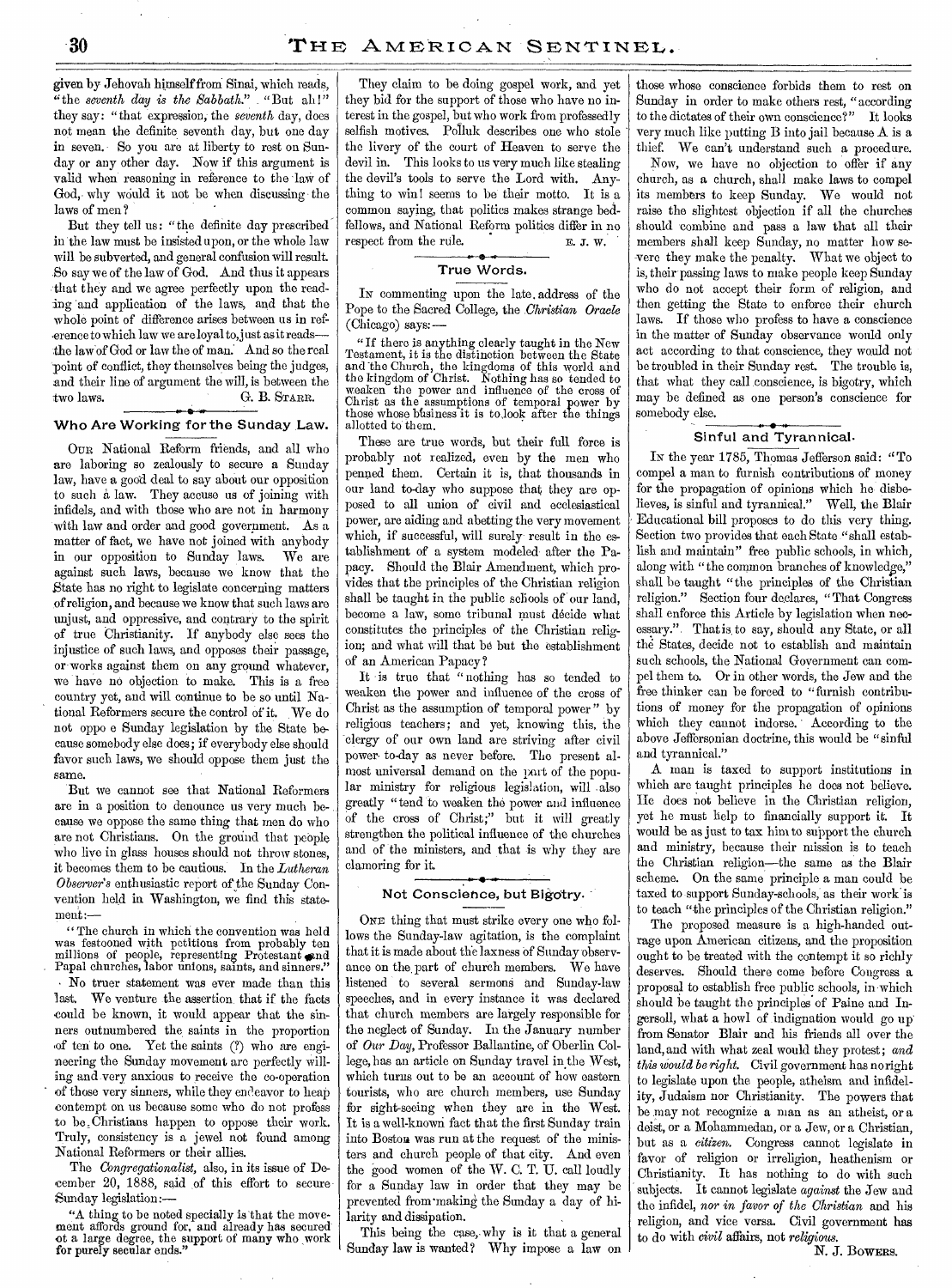THE AMERICAN SENTINEL. 31 *I/ INDICATION OF*   $P$ <sup>ROPHETIC LIGHTS.</sup> *THE TRUE SABBATH.*  BY ELDER E. J. WAGGONER. BY J.- W. MORTON, *Palmer Missionary of the Reformed Presbyterian Church to IIayti. Some of the Prominent Prophecies of the-Old and New Testaments, Interpreted by the Bible and History.*  This pamphlet is an able treatise on the divine ap-pointmen t of the Sabbath of the Bible. The personal narrative *of* its author contains a noble instance of self-sacrifice and devotion to the truth for the truth's X. sake.<br>
The reader of this little work will find breathed<br>
The predict is pages a mild and Christian spirit,<br>
worthy the initiation of controverstatists of every<br>
name; while at the same time, its eandid, convincing<br>
and lo *ACADEMY.*  SOUTH LANCASTER, MASS. AN EDUCATIONAL INSTITUTION OF INCREASING POPULARITY. This school is located at South Lancaster, Worceston by, Mass., thirty-five miles from Boston, and<br>was founded in 1882.<br>It is prosperous because operated on correct edu-<br>cational principles. Thorough instruction is given PAO SMILE OF FRONT COVER. "PROPHETIC LIGHTS" Thows the exact fulfill-<br>ment of the encolations of the Bible concerning<br>Egypt, Tyre, Babylon, Medo-Persia, Greece, and<br>Egypt, Tyre, Babylon, Medo-Persia, Greece, and<br>Rome; also of the prophecies concer ITS SPECIAL FEATURES ARE 1. A judicious discipline for the development of moral character. It is a safe place for the young.<br>
2. Methods of teaching that aim at mental discipline of a high type.<br>
pline of a high type and practice in various kinds Prof. Geo. W. CAVINESS, *Principal*.<br>
South Lancaster, Mass. Or, 43 Bond St., New York City. Oakland, Cal. *DIPHTHERIA;*  ITS CAUSES, PREVENTION, AND PROPER TREATMENT. BY *3.* H. KELLOGG, M. D. The increasing prevalence of this devastating disease, and its *alarming jatakity* in so many cases, renders the subject of its nature and treament one of the greatest importance. This work gives a concise account of the N

THE MOST SUCCESSFUL METHODS OF TREATMENT

Of this prevalent and fatal malady. It should be in every household, as its instructions, if faithfully carried out, will save many a precious life. Price, in board covers, 25 cents.

Address, PACIFIC PRESS PUBLISHING CO., Oakland, Cal.

*AMILY BIBLES.*  Parallel edition; 2,200 pages; 2,000 illustra-tions. Liberal discounts to agents. Address, PACIFIC PRESS PUBLISHING CO., Or, 43 Bond St., N. Y. Oakland, Cal.

*lIOTOGRAP11 ALBUMS.*  Large variety in Plush and Morocco bindings.<br>
Prices low for first-class goods. Terms to<br>
agents, and catalogue, sent on application.<br>
PACIFIC PRESS PUBLISHING CO., Oakland, Cal.

# *MOWN JEWELS.*

A beautiful book of nearly 650 pages, and illustrated with the finest steel encravings.<br>Prices remarkably low and discounts to agents<br>large. Send for circulars and full particulars.<br>PACIFIC PRESS PUBLISHING CO., Oakland,<br>C



This beautifully illustrated volume is acknowledged by all to be the firest work ever published on the<br>Pacific Cost. It represents the wonders of the Yo Semitto Valley, Big Tree Groves, etc., as no other work<br>does. The FU

or a *year's subscription* to the AMERICAN SERTING CO., Quartess as vice,<br>PACIFIC PRESS PUBLISHING CO., Oakland, Cal.;<br>Or, 43 Bond Street, N. Y.

 $P^{\scriptscriptstyle{ACIFIC}}_{\scriptscriptstyle{HEALTH}}$ *JOURNAL* 

### AND TEMPERANCE ADVOCATE.

A THIRTY-TWO PAGE MONTHLY MAGAZINE, devoted to the dissemination of true temperance principles, and instruction in the art of preserving health. His emphatically

A JOURNAL FOR THE PEOPLE,

Containing what everybody wants to know, and is<br>thoroughly practical. Its range of subjects is under<br>limited, embracing everything that inany way affects<br>the health. Its articles being short and pointed, it is<br>specially ad

PACIFIC HEALTH JOURNAL, OAKLAND, CAL.

# *ATTIRES OF THE CATHOLIC CHURCH.*

### BY ELDER E. J. WAGGONER.

History repeats itself, because human nature is the same in all ages of the world. Hence, he who would how how to avoid error in the future, must know how errors have developed in the past. The "Fathers of the Catholic Chu

### SUN-WORSHIP AND SUNDAY

Is alone worth the price of the book. Fine English cloth, substantially bound, contains about 400 pages, and will be sent post-paid at the nominal price *of*  \$1.00. Address,

# Pacific Press Publishing Company, OAKLAND CAL.

Or, 43 Bond St., New York City.



 $D$ evoted to the defense of American institutions, *the preservation of the United States Con-*

# *stitution as it is, so far as regards religion or religious tests, and the maintenance of CIVIL and*

*RELIGIOUS Rights.* 

The SENTINEL will ever be uncompromisingly op-posed to anything tending toward a union of Church and State, either in name or in fact. It is well known that there is a large and influential association in the United States bearing the name of the "National Reform Association," which is endeavoring to secure such a *Religious Amendment* to the *Constitution* of the *United States* as will " place all Christian laws, institutions, and usages on an undeniable legal basis in the fundamental law of the land." While there are many persons in this country who are opposed to, or look with suspicion upon, this movement, there are few, outside of the party, who realize what the influence of this amendment would be. The object of the AMERICAN SENTINEL will be to *Vindicate the Rights of American Citizens,* which we believe, are threatened by this association. It will appeal to the very fundamental principles of our Government, and point out the consequences which would be sure to follow should they secure the desired Amendment to the Constitution. Every position taken will be care-fully guarded and fortified by sound argument. Due respect will always be paid to the opinions of others, but the rights of conscience will be fearlessly maintained.

# TERMS.

Single copy, one year, for  $\cdot \cdot \cdot \cdot \cdot \cdot * 1.00$ AMERICAN SENTINEL ONE year and "Prophetic<br>Lights," paper cover,

# Sample copies of the paper FREE.

If no Agent in your vicinity, write to the

1059 Castro St.,

AMERICAN SENTINEL,

The great demand of the hour, from the pulpit and<br>the press, in social circles and in Legislative Halls, is<br>that the Sabbath be more strictly, observed. To as-<br>sixthe intelligent-minded of our land to have correct<br>views o "HISTORY OF THE SABBATH AND THE FIRST

 $-$ THE  $-$ The above package will be sent post-paid to any<br>
address for twenty cents.<br>
Address, AMERICAN SENTINEL, Oakland, Cal.<br>
-THE-<br> **SABBATH QUESTION**<br>
IS THE

IS TILE LEADING SUBJECT OF THE DAY.

Advertisements.

*LIMITED NUMBER OF* SELECT ADVERTISEMENTS will be received for this widely-circulated and popular plication. No advertisements of patent medicines,

novelties, cigars, tobacco, liquors, novels or any-thing of a trivial, intemperate, immoral or impure nature accepted. We reserve the right to reject ANY advertisement. Tho circulation of the AMERICAN SENTINEL during the past four months has averaged 25,614 copies per week. The paper goes to every State and Territory in the Union, Quebec, Ontario, British Columbia, etc.

PAGES. . Religious Legislation, 8 . Religious Liberty, 8 Con-science, 16

This package contains thirteen tracts (184 pages), treating upon the various phases of the National Reform *movement*, as follows:

*VIEWS OF NATIONAL REFORM.* 

3. National Reform and the Rights of Con-<br>
16. National Reform and the Rights of Con-<br>
16. The American Papacy,<br>
16. The American Papacy,<br>
16. National Resident and State,<br>
16. National Religion,<br>
16. The Salem Wichcraft,

DAY OF THE WEEK."

BY ELDER J. N. ANDREWS.

This great and exhaustive work is the result of ten pears hard labor and historical research. The book contains 643 12mo, pages, and is printed in clear type, on good paper, and is well bound. Price, post-paid,  $92.00$ ,  $9$ 

Address, PACIFIC PRESS PUBLISHING CO., Oakland California.



Stenography taught complete in 60 lessons by the Use of the

*NEW CARD METHOD.* 

This is not a new system of Shorthand, but a new<br>method of teaching a standard and reliable system,<br>such as is used in nearly all of the courts, legisla-<br>tures and public assemblies throughout the United<br>States.<br>No books

PACIFIC PRESS PUBLISHING CO., Oakland, Cal.

• *S AFETY PENCIL POCKET* 



They perfectly secure pen or pencil<br>in the pocket, so that is cannot full out<br>when stooping. Can be casily and<br>safely attached to any part of the<br>dothing. A small investment will perfect<br>percent the loss of a valuable pen PRICES.<br>
No. 2, Wessia Leather, for 2 pens 10c.<br>
No. 2, " ... is metal back, ... 2 pens ... ... ... 15c.

No. 4, Russia Leather, metal back,<br>
No. 5, Seal Skin, for 2 pens,  $160$ ,<br>
No. 6, Seal Skin, for 2 pens,  $-150$ ,<br>
No. 6,  $\alpha$   $\alpha$ ,  $\alpha$ ,  $\alpha$   $\beta$ ,  $\alpha$ ,  $\alpha$ ,  $\beta$ ,  $\beta$ ,  $\alpha$ ,  $\beta$ ,  $\beta$ ,  $\beta$ ,  $\beta$ ,  $\beta$ ,  $\beta$ ,  $\beta$ ,



*N THE HEART OF THE SIERRAS.*